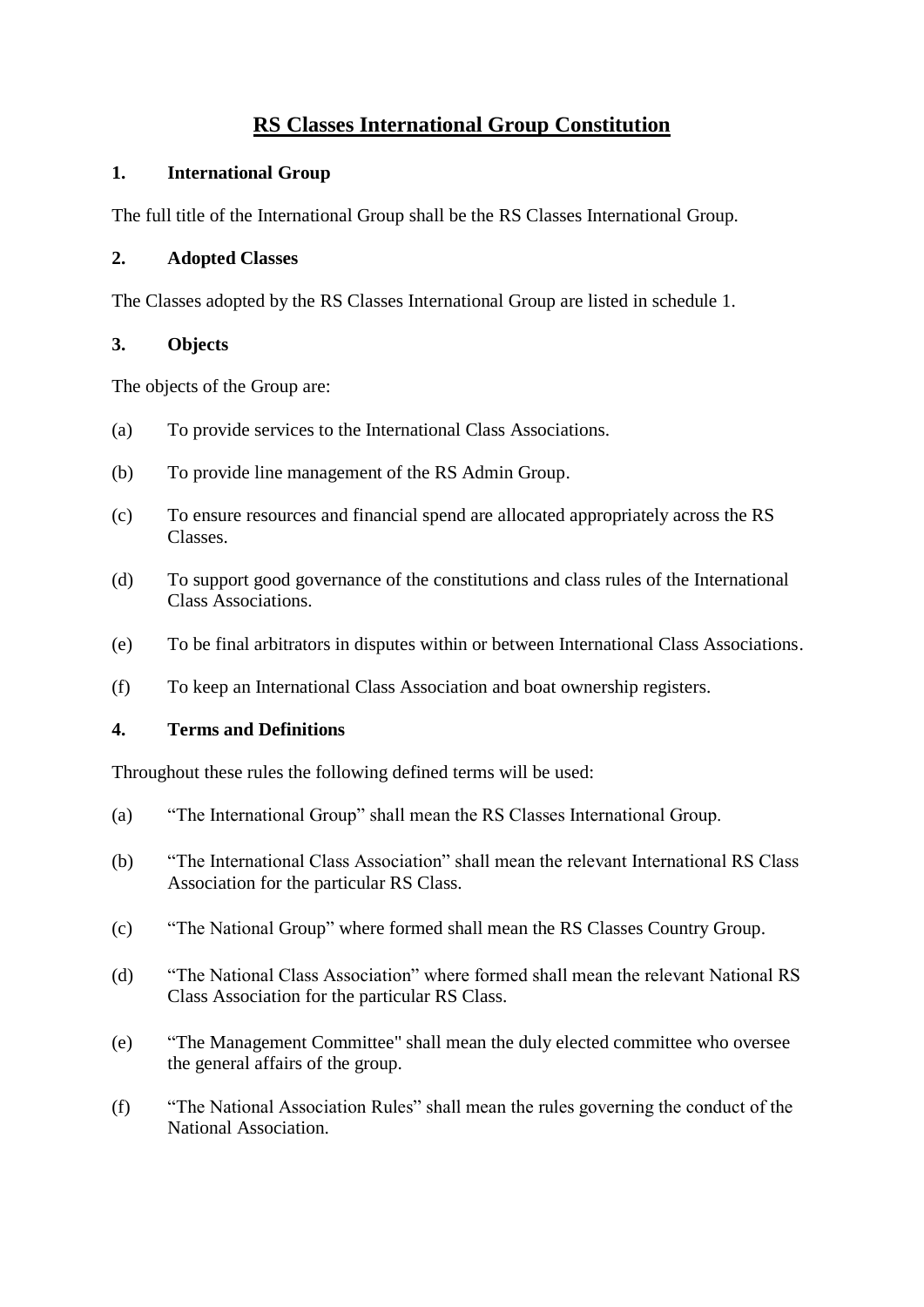- (g) "The International Association Rules" shall mean the rules governing the conduct of the International Class Association.
- (h) "The Association Register" shall mean the register of owners of RS Classes, with their Country, addresses, name and number of boat, to be kept as hereinafter provided.
- (i) The "RS Classes" shall mean the RS One-Design Classes adopted by the International Group and built in accordance with the designers' drawings and specifications, and licensed by LDC as an RS One Design. See schedule 1.
- (j) "The Copyright Holder" shall mean the person or persons or company holding the copyright to the design of the adopted RS One Design Class.
- (k) "The Licensed Builder" shall mean the person or persons or company licensed by the Copyright Holder to build the adopted RS Class.
- (l) "The Class Rules" shall mean the rules relating to measurement, construction and racing conditions of the class and governing the building of each RS Class and its' rating as a recognised boat within the class for racing purposes.
- (m) "The Registered Number" shall mean the sail number allocated to the boat.
- (n) "RS Admin" shall mean the duly appointed Secretaries.
- (o) "Fleet" shall mean three or more registered RS Class boats of the same Class not under the organisation of an already registered RS Class fleet, normally located sufficiently near to each other to permit regular racing between them.
- (p) "Owner" and "Joint Owner" shall mean any person or persons, registered as owner of an RS Class boat.
- (q) "The Country" shall mean the country of residence of the member.

#### **5. Membership and Voting Rights**

- (a) The members of the group shall be the International Class Associations.
- (b) In any vote by the International Class Associations each member International Class Association's vote will be counted in proportion to that International Class Association's Full membership number as a percentage of the total number of Full members of the member International Class Associations in the previous calendar year.

#### **6. Management**

(a) The management committee shall consist of a maximum of six people of whom at least one will be a representative of the licensed builder and one from RS Admin; the Chairman, the Treasurer and other members shall be elected annually by the International Class Associations.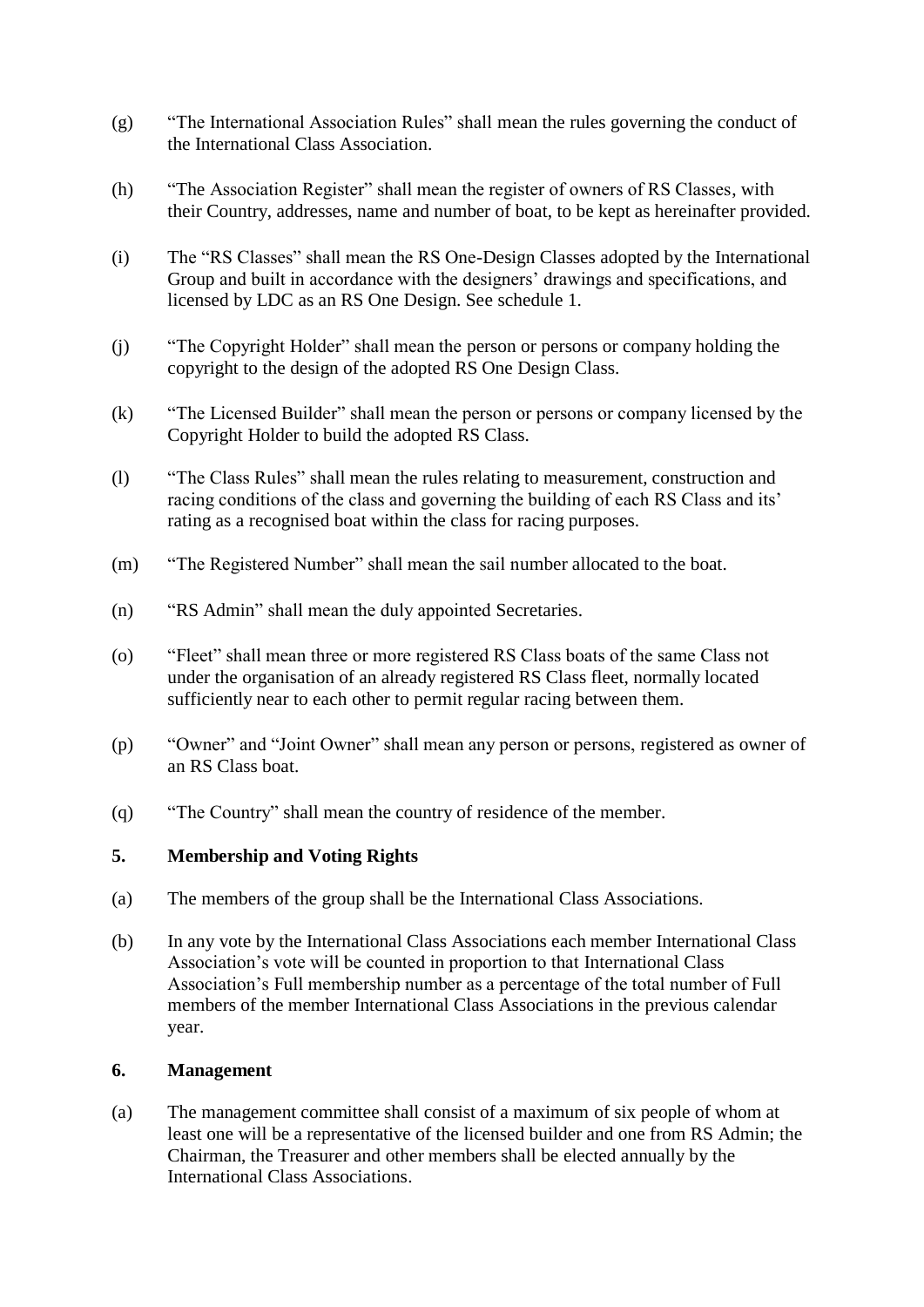- (b) The Management Committee shall have powers to co-opt any person to assist it, whether a full member of an International Class Association or not, but such persons shall have no vote in Committee. No member of the Committee elected in accordance with the provision of this clause shall serve on the Committee as Elected Committee members for more than two years. However, any member of the Committee who has served for two years may continue to serve if specifically re-elected by the International Class Associations.
- (c) RS Admin do not have a vote on the Management Committee.
- (d) At least two weeks notice of the date, place and agenda for any Committee Meeting must be given in writing by RS Admin to each Committee Member. Any business conducted by correspondence shall always be circulated through RS Admin and any Committee Member not answering a motion communicated to him in writing within three weeks of the date of sending shall be deemed to have agreed to such a motion.

### **7. Power of the Committee**

- (a) Subject to the provision of these rules, and in particular to the objects of the Group, as expressed in rule 3, the Management Committee shall be empowered to perform all functions of management and administration.
- (b) The making of payments and receipt of monies shall be validly evidenced only by the signature of the Treasurer or his Deputies as appointed by the Management Committee and payments or receipt of monies exceeding the sum of £500 shall require the signature of the Chairperson and RS Admin or the Treasurer.

# **8. Conduct of Meetings of the International Group**

- (a) A Special General Meeting shall be called by the Chairman or RS Admin upon receipt by RS Admin of a written request, signed by not fewer than five chairmen of the International Class Associations. The meeting shall be at a place judged by the committee to be the most convenient to the majority of the International Class Association representatives. The precise date, time and place to be at the committee's discretion.
- (b) At least six weeks written notice shall be given to members of any Special General Meeting.
- (c) At any Special General Meeting or Committee Meeting decisions shall be limited to matters on the agenda and shall be carried by a majority vote of International Class Association representatives present. Voting shall be by a show of hands, unless a poll is demanded by any International Class Association representative present. At any meeting the Chairman shall have a casting vote. RS Admin shall be responsible for circulating all representatives or in the case of Committee Meetings, all Committee Members, with the result of any voting. In the event of an electronic/postal ballot, all returns shall be made to RS Admin within two weeks of the date of posting the ballot paper.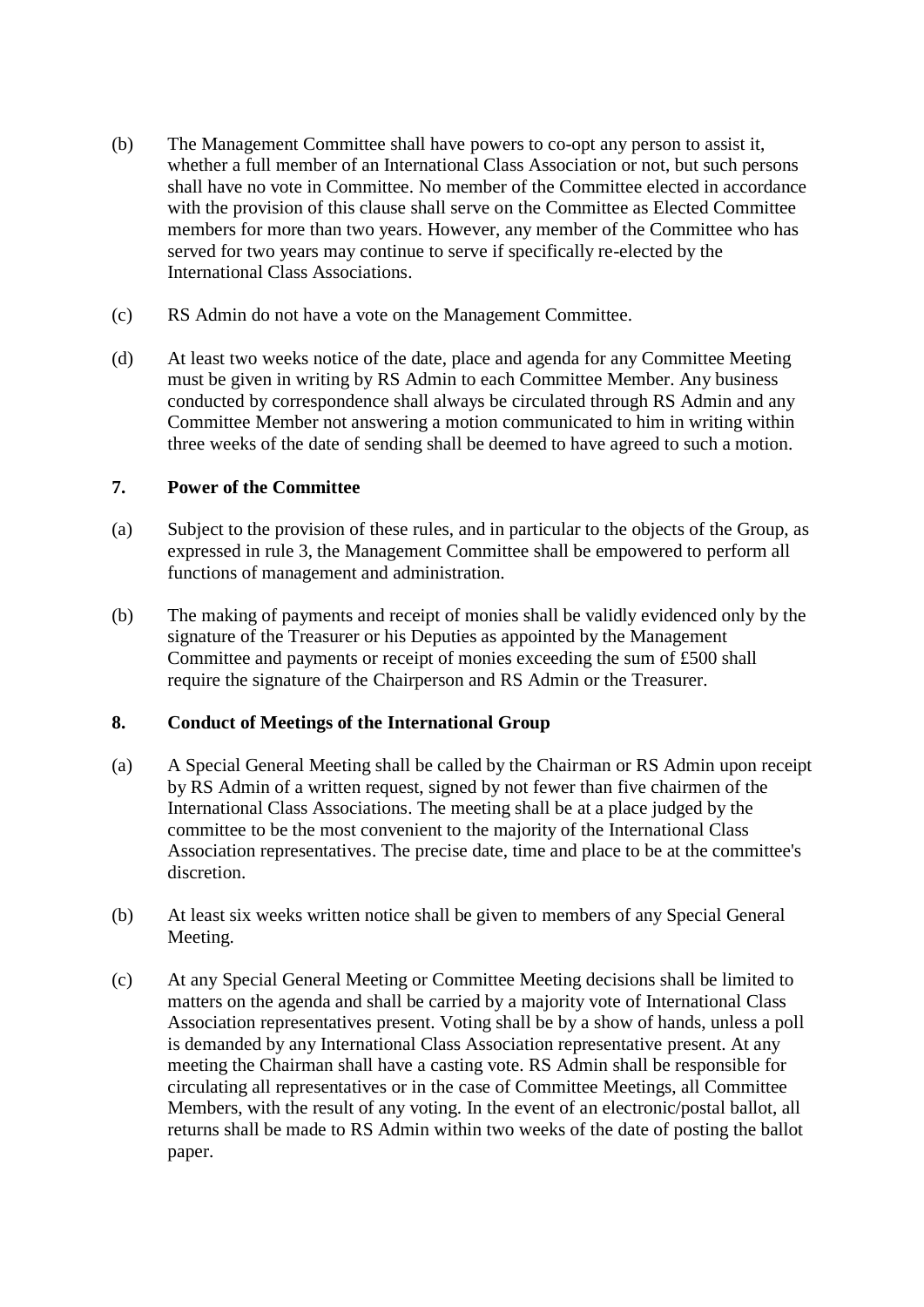(d) At any Special General Meeting of the Group, five shall form a quorum.

### **9. Income and Expenditure**

- (a) The International Group will have no assets or liabilities, income or expenditure of its own – it will always act on behalf of the International Class Associations.
- (b) The group shall collect subscriptions for the International Class Associations and make expenditures on their behalf. The group shall also collect subscriptions for the National Class Associations and shall pay these over to the National Class Associations.
- (c) Cash and other assets shall be held on behalf of the International Class Associations.

### **10. Accounts**

- (a) The Management Committee shall cause true accounts to be kept for the International Class Associations in accordance with their requirements.
- (b) The Group is a non profit making organisation. No profit or surplus will be distributed other than to the International Class Associations or to another non-profit making organisation on winding up or dissolution of the Group.

### **11. Protection of "One Design" of the Class**

- (a) The Copyright Holder and Licensed Builder have provided the original RS Class Rules, which shall at all times remain the property of the Copyright Holder and Licensed Builder. The International Class Association has adopted the RS Class Measurement as provided by the Licensed Builder.
- (b) The International Class Association may make recommendations to the Copyright Holder / Licensed Builder for changes to be made to the RS Class Rules.
- (c) Changes to the RS Class Rules as recommended by the International Class Association cannot be introduced without approval of the Copyright Holder and the Licensed Builder.
- (d) RS Admin shall be informed in writing of any rule changes. RS Admin will inform the National Class Associations of any rule changes. Rule changes will become valid one month after posting unless otherwise prescribed.

# **12. Language**

(a) The official language of the International Group is English.